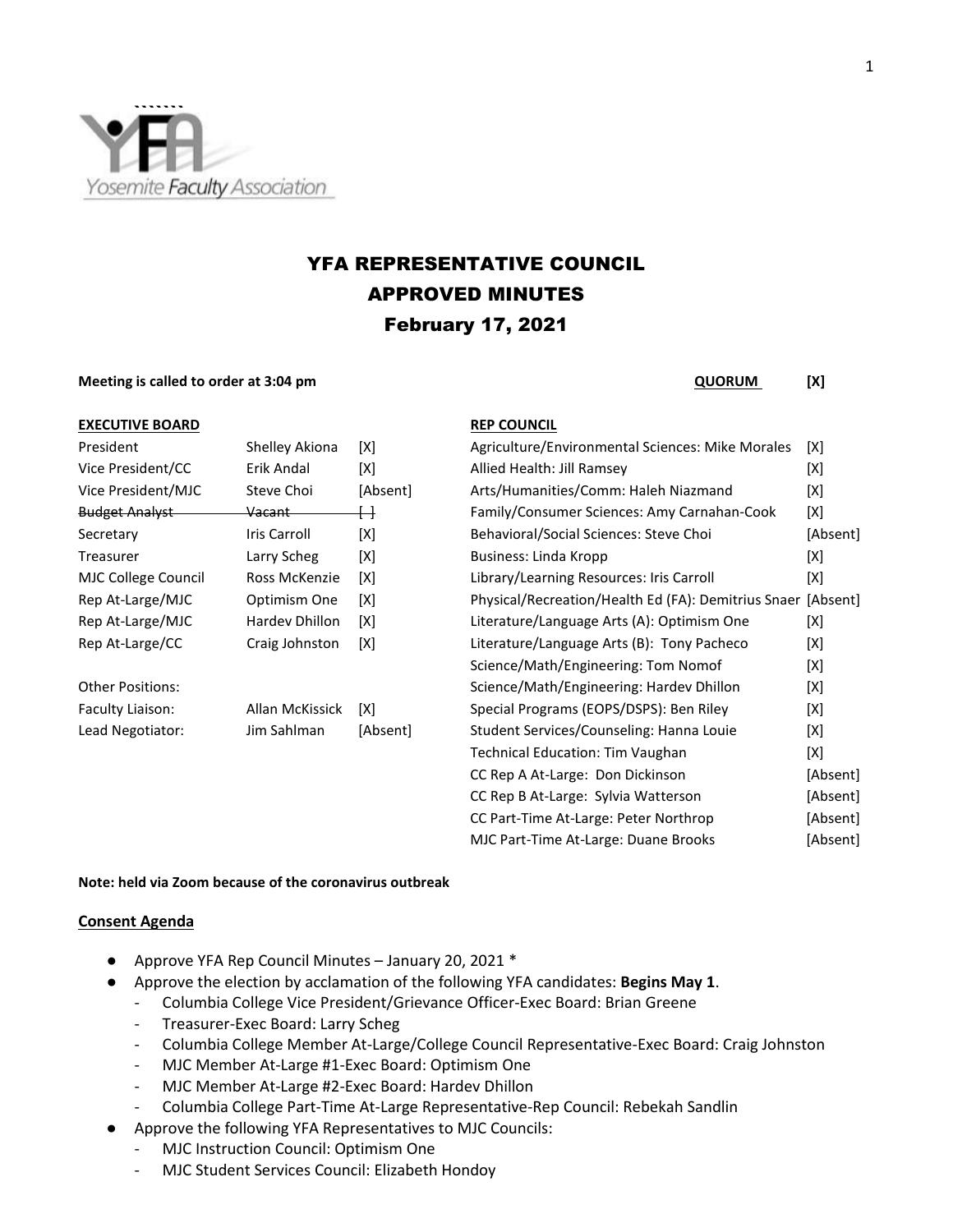● Accept Reports: RAC Reports for 1/15/21 and 2/5/21 & Facilities Council Report for 2/1/21

Erik Andal moved and Tony Pacheco seconded to approve the consent agenda.

The consent agenda was approved unanimously.

## **Presentations**

● YFA Budget Presentation – Larry Scheg

Larry gave quick budget snapshot from 2016 to present including a review of legal fees paid during that time. He showed that we at about the same place where we were in July 2016. Challenges to our budget have been the strike in 2018-2019 and the Janus decision which reduced our semester revenues by \$7,000 per semester for the Fair Share Service Fee. The goal is to have about \$500,000 in reserve.

Next month we'll see standard budget review for approval and will discuss bringing putting the dues increase back on the table for next academic year.

## **Action/Continuing Projects**

Bylaws:

# [Article 5: Policy Making Body](https://yosemiteccd-my.sharepoint.com/personal/wendg_yosemite_edu/Documents/Documents/YFA%20Rep%20Council/2020-21/02.17.21/Documentation/YFA%20Bylaws%20Article%205-Policy%20Making%20Body.pdf) \*

We continue to make changes to Article 5: Policy Making Body. One change we made was to clarify that under *Robert's Rules* membership includes voting and non-voting members of the body. Therefore, quorum is made up of a simple majority of its membership including voting and non-voting members.

We decided that the body needs another look at Article 5 before it can go out for ratification.

[Proposed Article 20: Political Endorsements](https://docs.google.com/document/d/1wJ-u7CV0CWVrtHCafKckoXW7uMh5dByyoqZD_jy9jKY/edit?usp=sharing) – Shelley Akiona \*

Reviewed new language.

Iris Carroll moved to bring the article as amended to a vote of the body. Hannah Louie seconded. With a vote of 15 approvals and 2 disapprovals the Council agree that Article 20 is ready to bring to the membership for a vote.

The plan is to send all amended bylaws to the membership for a vote at the same time by the end of this semester.

● [Roles and Responsibilities of College-Wide Participatory Governance at MJC](https://drive.google.com/file/d/1T5U3ghnZvLS-tDgCLXUY4ia1LWZfR1d8/view?usp=sharing) – Shelley Akiona \*

This document has been approved by the MJC College Council. Ross McKenzie moved to approve with Iris Carroll seconding. The motion was approved with 13 affirmative votes and 1 abstention.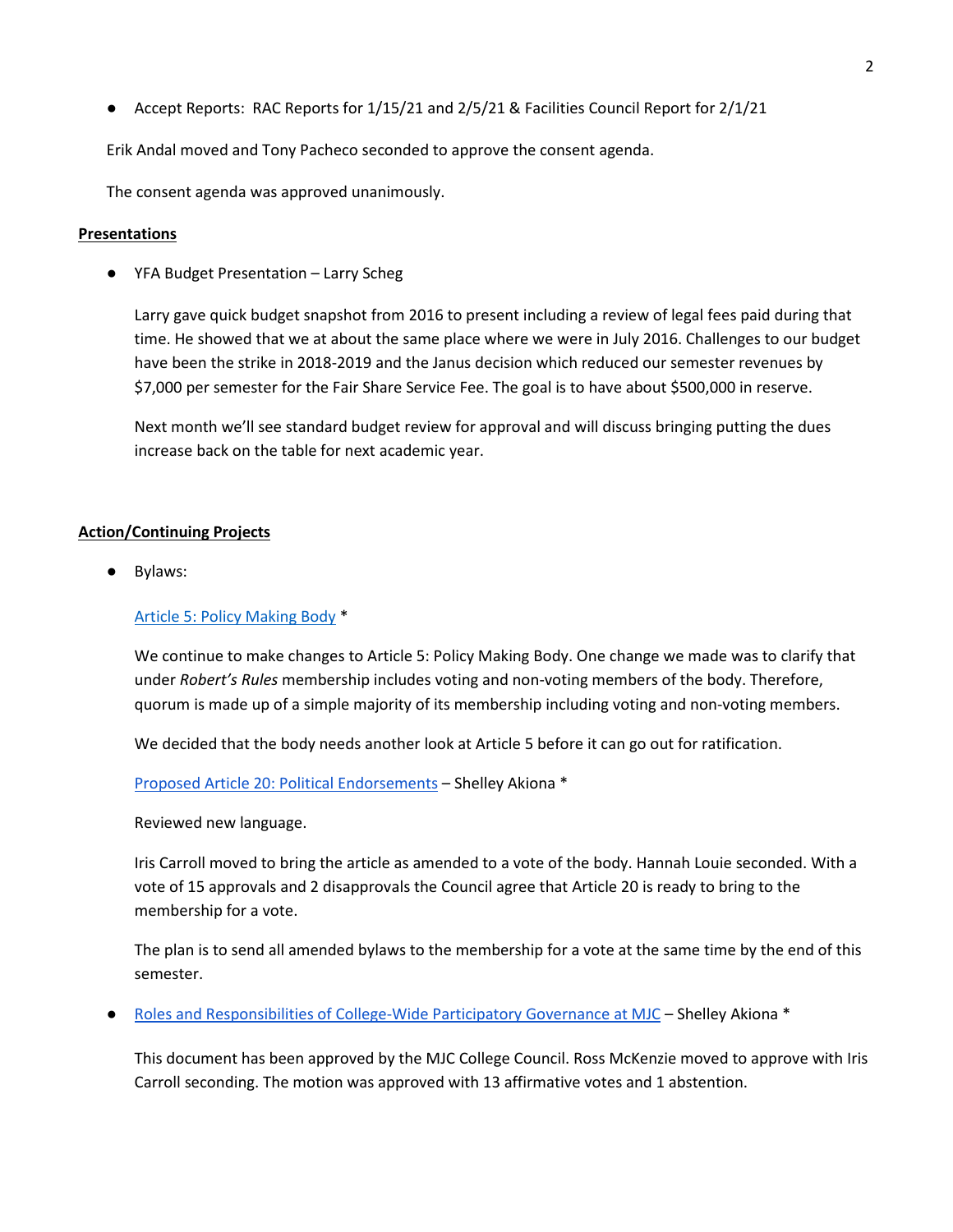# [MJC Guided Pathways Scale of Adoption Self-Assessment](https://drive.google.com/file/d/1in6NvP_FxbOR67PMhXER4rGuQoIp0PP-/view?usp=sharing) – Ross McKenzie \*

Ross reported that each area and discipline should vet their own part of the document. Iris Carroll moved to approve and Tom Nomof seconded with recommendation that the document be updated with regard to administrators associated with project. The motion was approved with 13 affirmative votes and 1 disapproval and 2 abstentions.

## [Direct Assessment Competency-Based Education Collaborative](https://yosemiteccd-my.sharepoint.com/personal/wendg_yosemite_edu/Documents/Documents/YFA%20Rep%20Council/2020-21/02.17.21/Documentation/CBE-Regional_Coordinators-PPT-final.pptx%20-%20Copy.pdf) – Ross McKenzie \*

Ross McKenzie presented an idea that was brought to College Council by VPI Zellet. Apparently, there is a grant for which she'd like to apply. We discussed the concept. Even though faculty participation would be voluntary concern was expressed about how voluntary participation would be. Questions were raised about articulation questions for these types of courses. Hanna Louie pointed out that many times these courses do not articulate to the UC.

Tim Vaughn shared that one area that would be a good fit for these courses would be those in which certifications are awarded.

Tim Vaughn moved to vote on YFA support of this proposal with Ben Riley seconding the motion. The motion was approved with seven approvals, five disapprovals, and five abstentions.

Note that according to *Robert's Rules*, abstentions are not counted toward the vote and are basically thrown out.

• [YFA Representative](https://yosemiteccd-my.sharepoint.com/personal/wendg_yosemite_edu/Documents/Documents/YFA%20Rep%20Council/2020-21/02.17.21/Documentation/YFA%20Representative%20Council%20Handbook-Final%20Draft.pdf) Council Handbook – Iris Carroll \*

Iris Carroll reviewed changes to the handbook.

Hanna Louie moved to approve with Haleh Niazmand seconding. The motion to approve the handbook passed unanimously.

The handbook will be sent to Representatives and faculty representing YFA on councils and committees.

**DSPS Testing – Hardev Dhillon** 

Update and investigate with our divisions to see if we have this problem in our areas. Problems with proctoring exams. DSPS isn't offering services for classes held completely online and they didn't inform. For math this has been a big problem. DSPS wasn't proctoring exams for online courses and this has increased hours for faculty. Nursing has had significant impact.

### **Announcements, Updates & Other Business**

● YFA Elections Update – Shelley Akiona

Shelley announced that the Presidential Candidates forum will be tomorrow. 4-5 on Zoom. We discussed recording of this event given its highly confidential nature. The majority of members voted to record. A process will be set in place so that members, who miss the forum, can request to view the recording.